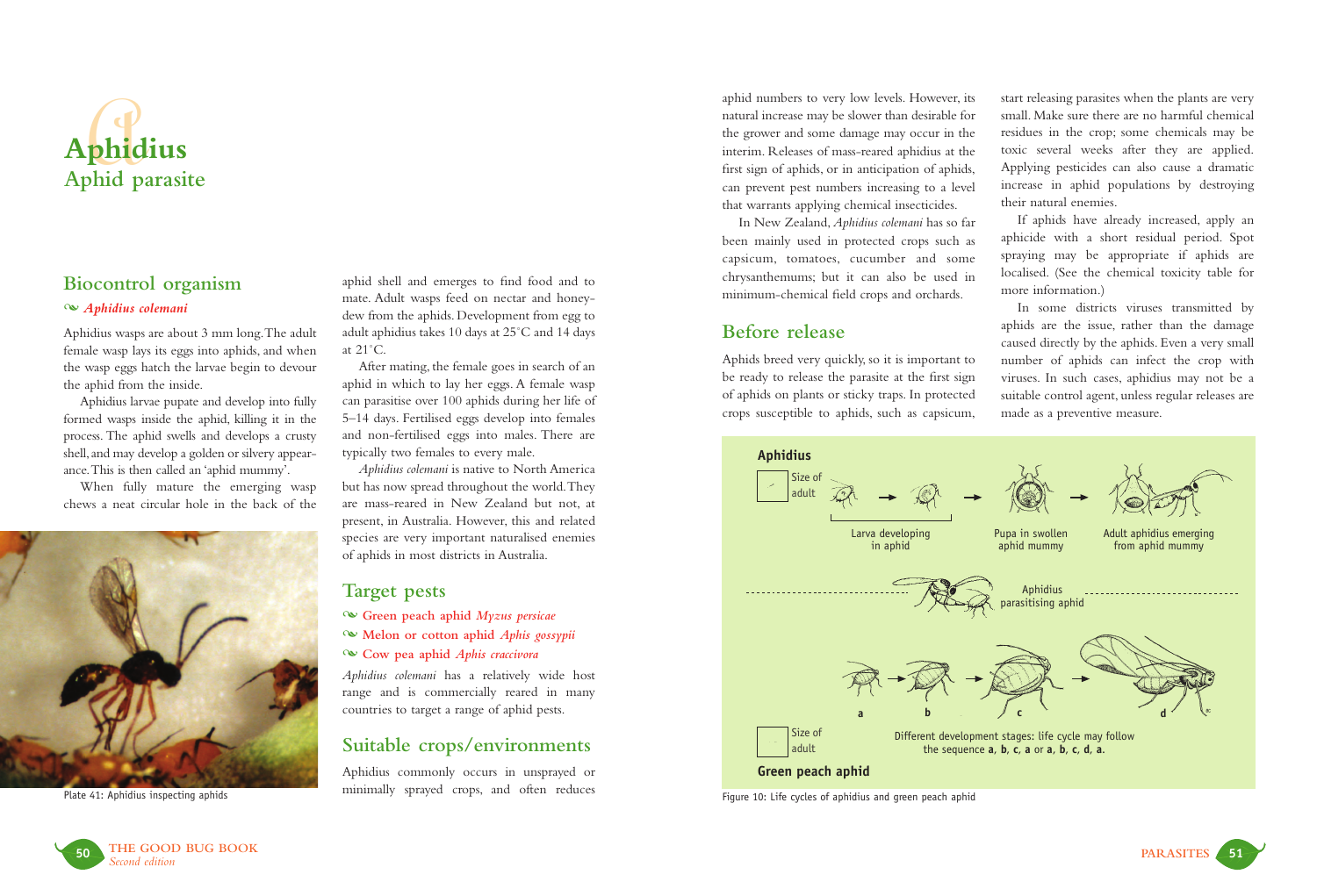

Plate 42: Aphidius parasitising an aphid

### **At release**

Aphidius is dispatched in the form of aphid mummies or as adults.When the mummies are supplied on cards, these can be clipped onto support wires or branches in a grid fashion through the crop. If there are particular problem areas, more parasites should be placed in those areas.Wasps will emerge from the mummies 1–2 days after arrival.The wasps are very mobile and will disperse to search for aphid colonies.

Regular releases are recommended for indoor crops, and for crops that do not harbour the large numbers of aphids necessary to maintain a useful population of aphidius.

If weather conditions are unfavourable for release, the aphid mummies can be stored at 10°C for up to a week, depending on previous storage and how close they are to emergence.

#### **Recommended release rates**

Details about the best timing, release rates and frequency of release for various crops are best discussed with suppliers to suit specific situations. However, some general guidelines are provided here.

Release rates will range from 1000 mummies per hectare for low pest levels and inoculative releases, to 5000 per hectare for high pest levels and quick knock-down.Two or three releases, a week apart, are recommended in most situations. For preventive treatment, weekly introductions at low rates are recommended.

### **After release**

The hatched female wasps will seek out suitable host aphids in which to lay their eggs.All instars can be parasitised. Early-instar aphids cease to feed about 24 hours after parasitisation, whereas late-instar aphids may continue to feed for about 3 days. Adult aphids live for about a week, and it takes about 10–14 days before adult wasps will emerge from parasitised aphids. A second release, a week after the first, is therefore recommended to provide a steady presence of wasps in the 2 weeks after initial release.

When wasps find a colony of aphids they tend to parasitise as many as possible.Typically, when one or two mummies are observed in a colony of 20 aphids it is likely that most are parasitised but are yet to develop the mummy appearance. Expect the first mummies to appear in the crop about 10 days after release.

How much the aphid population can increase without causing economic damage will vary from crop to crop, and with plant stage. If a crop can tolerate reasonable numbers of aphids, the subsequent number of wasps emerging from parasitised aphids can be very high, and aphid numbers will crash soon after.

In crops that cannot tolerate aphids, regular releases of aphidius are desirable. The aphid population will not be sufficient to support the



Plate 43: Aphid mummies showing the wasp escape hole



Plate 44: *Aphis gossypii* on greenhouse cucumber

necessary population of wasps to maintain good control when an outbreak occurs.

If aphids are deemed to be causing damage or producing excessive honeydew, various 'soft' options are available to knock down the numbers and allow the wasps to catch up. See 'Chemical use' below and the chemical toxicity table.

# **Cultural practices to aid aphidius establishment**

Aphidius adults feed on nectar and honeydew. The persistence of aphidius from one season to the next will be influenced by the presence of other plants in the area that can host suitable aphid pests.Various winter crops — for example lucerne, grain crops and some weeds such as milk thistle — provide hosts for aphids and so for aphidius as well.

In protected cropping, 'banker' plants of grain with cereal aphids and aphidius can be used to maintain the population of the wasps.

## **Chemical use**

Aphidius adults are susceptible to many chemical insecticides and their residues. Aphidius larvae developing inside the aphids are to some extent protected from sprays, and adults may emerge unscathed several days after a chemical insecticide spray. Fungicides are generally safe to use with aphidius, but there are some exceptions. See the chemical toxicity table for further information.

# **Additional information**

Other mass-reared beneficials are often used in conjunction with aphidius in protected crops to target a complex of pests. These include persimilis (*Phytoseiulus persimilis*), cucumeris (*Neoseiulus cucumeris*) and encarsia (*Encarsia formosa*).